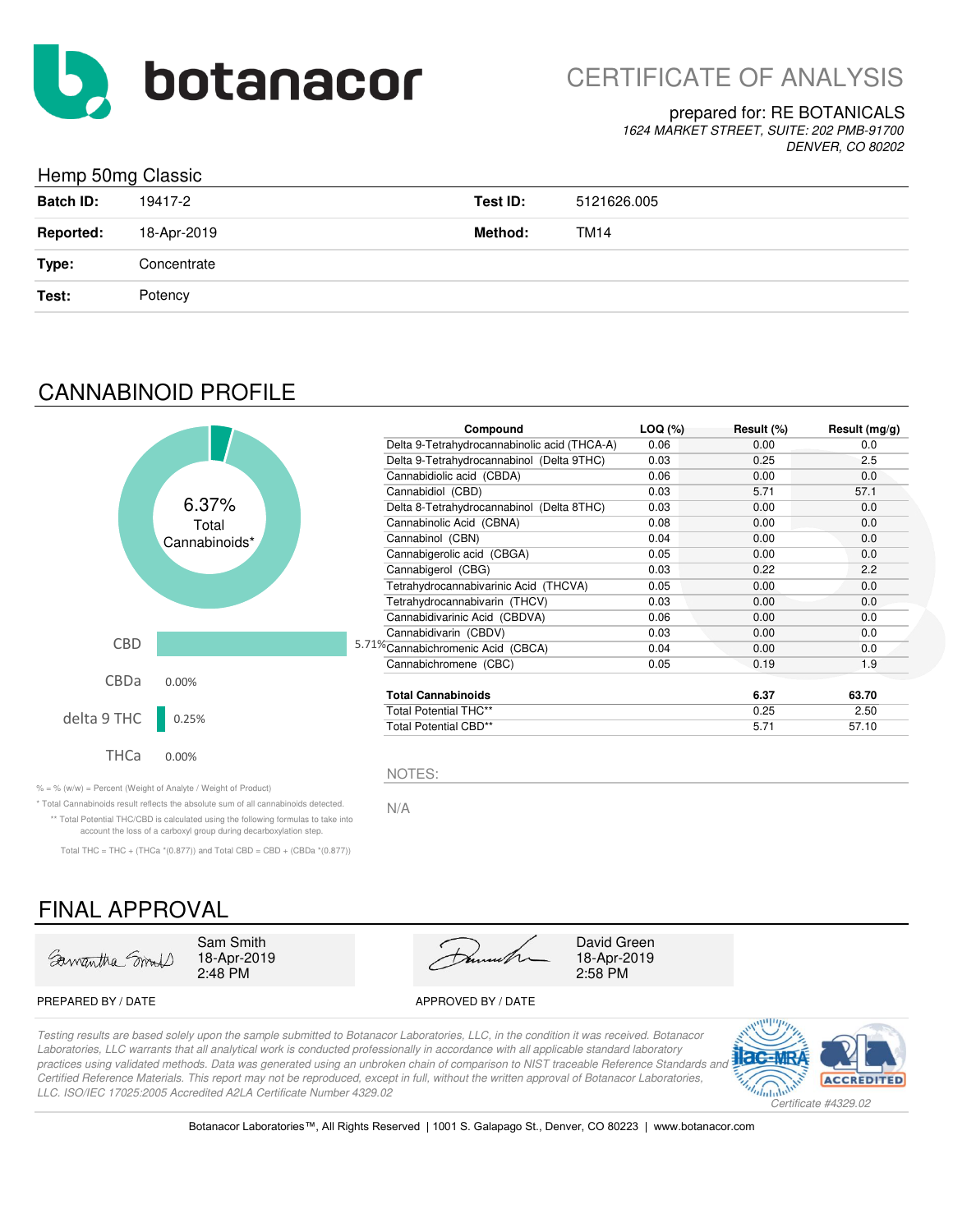

#### prepared for: RE BOTANICALS

*1624 MARKET STREET, SUITE: 202 PMB-91700 DENVER, CO 80202*

### Hemp 50mg Classic

|                  | ັ                        |          |             |
|------------------|--------------------------|----------|-------------|
| <b>Batch ID:</b> | 19417-2                  | Test ID: | 2663572.005 |
| <b>Reported:</b> | 19-Apr-2019              | Method:  | TM04        |
| Type:            | Concentrate              |          |             |
| Test:            | <b>Residual Solvents</b> |          |             |
|                  |                          |          |             |

# RESIDUAL SOLVENTS

| Solvent                                   | <b>Reportable Range (ppm)</b> | Result (ppm) |
|-------------------------------------------|-------------------------------|--------------|
| Propane                                   | $100 - 2000$                  | $\pmb{0}$    |
| <b>Butanes</b><br>(Isobutane, n-Butane)   | $100 - 2000$                  | $\pmb{0}$    |
| Pentane                                   | $100 - 2000$                  | $\pmb{0}$    |
| Ethanol                                   | $100 - 2000$                  | $\pmb{0}$    |
| Acetone                                   | $100 - 2000$                  | $\pmb{0}$    |
| <b>Isopropyl Alcohol</b>                  | $100 - 2000$                  | $\pmb{0}$    |
| Hexane                                    | $6 - 120$                     | $\mathbf 0$  |
| <b>Benzene</b>                            | $0.2 - 4$                     | 0.0          |
| <b>Heptanes</b>                           | $100 - 2000$                  | $\mathbf 0$  |
| <b>Toluene</b>                            | 18 - 360                      | $\mathbf 0$  |
| <b>Xylenes</b><br>$(m, p, o-X$ ylenes $)$ | 43 - 860                      | $\pmb{0}$    |

NOTES:

Free from visual mold, mildew, and foreign matter.

FINAL APPROVAL

Raren Winter<br>19-Apr-2019<br>2.53 PM

Karen Winternheimer 2:53 PM

David Green 19-Apr-2019 3:43 PM

#### PREPARED BY / DATE APPROVED BY / DATE

*Testing results are based solely upon the sample submitted to Botanacor Laboratories, LLC, in the condition it was received. Botanacor Laboratories, LLC warrants that all analytical work is conducted professionally in accordance with all applicable standard laboratory practices using validated methods. Data was generated using an unbroken chain of comparison to NIST traceable Reference Standards and Certified Reference Materials. This report may not be reproduced, except in full, without the written approval of Botanacor Laboratories, LLC. ISO/IEC 17025:2005 Accredited A2LA Certificate Number 4329.02*



Botanacor Laboratories™, All Rights Reserved | 1001 S. Galapago St., Denver, CO 80223 | www.botanacor.com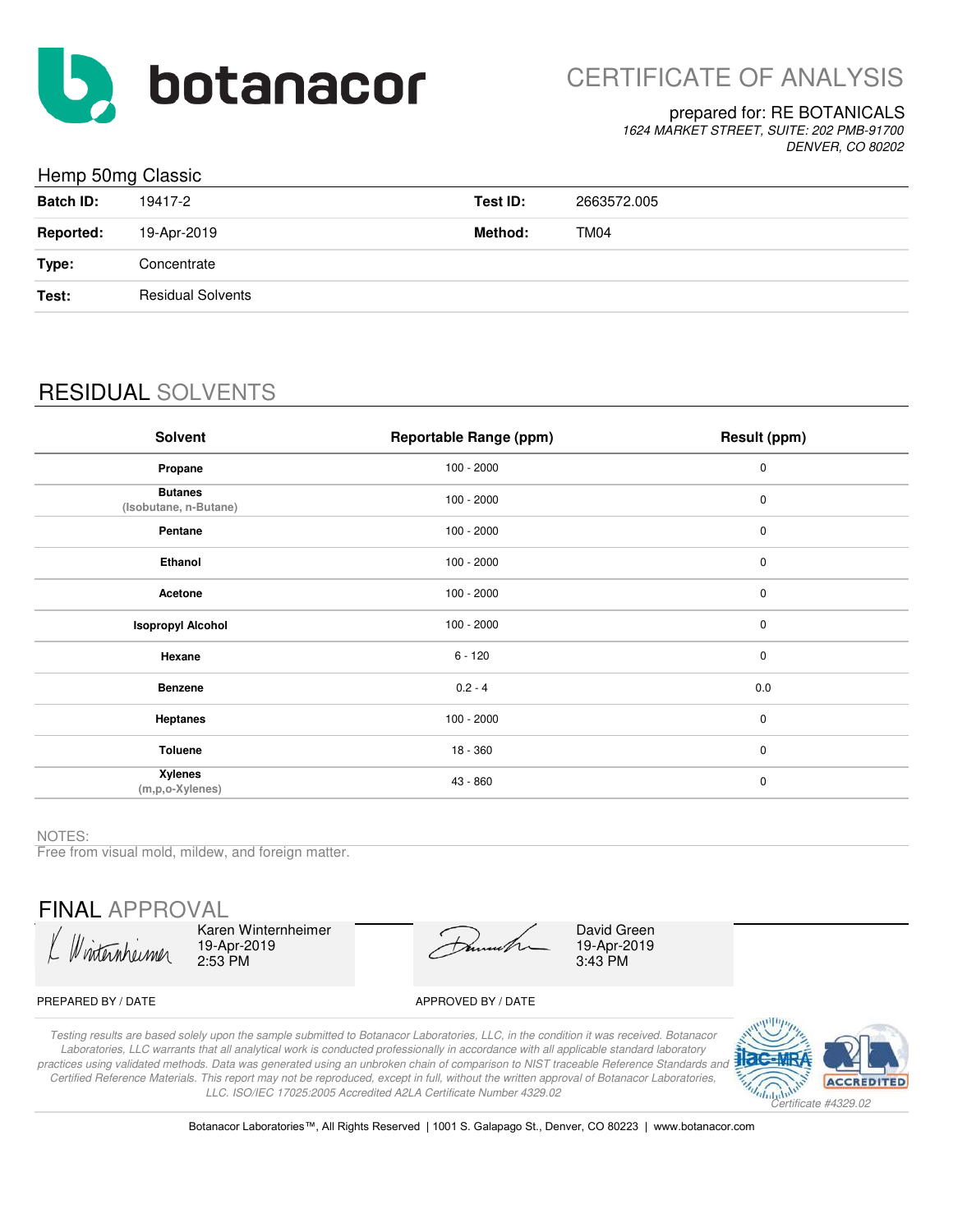

CERTIFICATE OF ANALYSIS

#### prepared for: RE BOTANICALS

*1624 MARKET STREET, SUITE: 202 PMB-91700 DENVER, CO 80202*

### Hemp 50mg Classic

| <b>Batch ID:</b> | 19417-2                       | Test ID: | 6103391.012                     |
|------------------|-------------------------------|----------|---------------------------------|
| <b>Reported:</b> | 21-Apr-2019                   | Method:  | Concentrate - Test Method: TM05 |
| Type:            | Concentrate                   |          |                                 |
| Test:            | <b>Microbial Contaminants</b> |          |                                 |
|                  |                               |          |                                 |

# MICROBIAL CONTAMINANTS

| Contaminant                    | Result (CFU/g)* |
|--------------------------------|-----------------|
| <b>Total Aerobic Count**</b>   | None Detected   |
| <b>Total Coliforms**</b>       | None Detected   |
| <b>Total Yeast and Molds**</b> | None Detected   |
| E. coli                        | None Detected   |
| <b>Salmonella</b>              | None Detected   |

*\* CFU/g = Colony Forming Unit per Gram*

*\*\* Values recorded in scientific notation, a common microbial practice of expressing numbers that are too large to be conveniently written in decimal form.*

*Examples: 10^2 = 100 CFU 10^3 = 1,000 CFU 10^4 = 10,000 CFU 10^5 = 100,000 CFU*

#### NOTES:

Free from visual mold, mildew, and foreign matter TYM: None Detected Total Aerobic: None Detected Coliforms: None Detected

## FINAL APPROVAL

 $12:27$  PM 21-Apr-2019

Robert Belfon  $\sqrt{2}$  Mike Branvold

21-Apr-2019<br>5:24 PM

PREPARED BY / DATE APPROVED BY / DATE

*Testing results are based solely upon the sample submitted to Botanacor Services, LLC, in the condition it was received. Botanacor Services, LLC warrants that all analytical work is conducted professionally in accordance with all applicable standard laboratory practices using validated methods. Data was generated using an unbroken chain of comparison to NIST traceable Reference Standards and Certified Reference Materials. This report may not be reproduced, except in full, without the written approval of Botanacor Services, LLC.*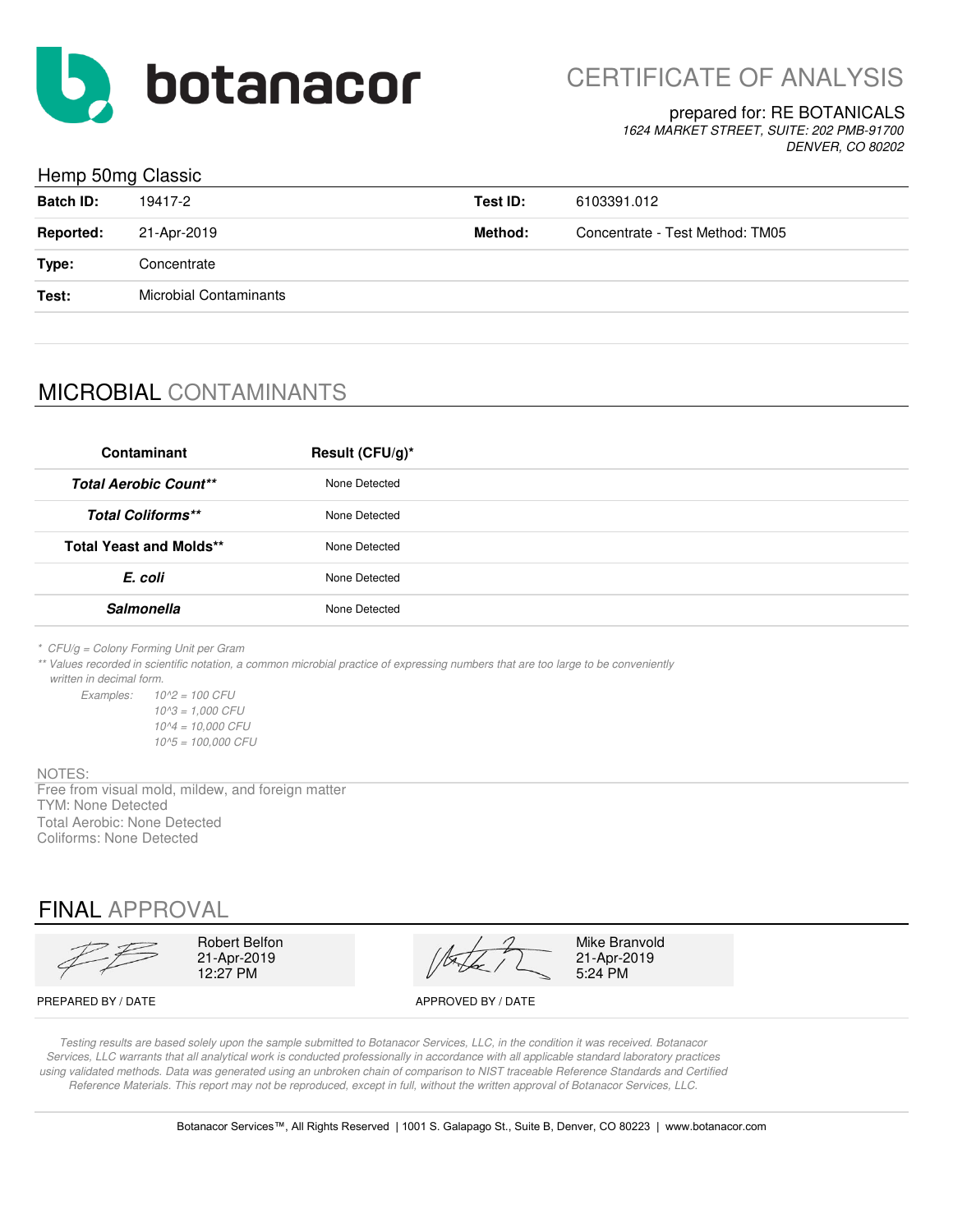

# CERTIFICATE OF ANALYSIS

### prepared for: RE BOTANICALS

*1624 MARKET STREET, SUITE: 202 PMB-91700 DENVER, CO 80202*

### Hemp 50mg Classic

| and the contract of the contract of the contract of the contract of the contract of the contract of the contract of<br><b>Batch ID:</b> | 19417-2     | Test ID: | 6038023.0012 |
|-----------------------------------------------------------------------------------------------------------------------------------------|-------------|----------|--------------|
| <b>Reported:</b>                                                                                                                        | 26-Apr-2019 | Method:  | TM10         |
| Type:                                                                                                                                   | Concentrate |          |              |
| Test:                                                                                                                                   | Terpenes    |          |              |

## TERPENE PROFILE

|                             |          |        | Compound                | $%$ (w/w) | mg/g         |
|-----------------------------|----------|--------|-------------------------|-----------|--------------|
|                             |          |        | (-)-alpha-Bisabolol     | 0.000     | 0            |
|                             |          |        | Camphene                | 0.000     | 0            |
|                             |          |        | delta-3-Carene          | 0.000     | 0            |
|                             | 0.028%   |        | beta-Caryophyllene      | 0.000     | $\mathbf 0$  |
|                             | Total    |        | (-)-Caryophyllene Oxide | 0.000     | 0            |
|                             |          |        | p-Cymene                | 0.000     | 0            |
|                             | Terpenes |        | Eucalyptol              | 0.000     | 0            |
|                             |          |        | Geraniol                | 0.000     | 0            |
|                             |          |        | alpha-Humulene          | 0.000     | 0            |
|                             |          |        | (-)-Isopulegol          | 0.000     | 0            |
|                             |          |        | d-Limonene              | 0.028     | 0.28         |
| <b>PREDOMINANT TERPENES</b> |          |        | Linalool                | 0.000     | 0            |
| alpha-Pinene                |          |        | beta-Myrcene            | 0.000     | $\mathbf{0}$ |
|                             | 0.000%   |        | cis-Nerolidol           | 0.000     | 0            |
| (-)-beta-Pinene             | 0.000%   |        | trans-Nerolidol         | 0.000     | 0            |
|                             |          |        | Ocimene                 | 0.000     | $\mathbf 0$  |
| beta-Myrcene                | 0.000%   |        | beta-Ocimene            | 0.000     | 0            |
| delta-3-Carene              | 0.000%   |        | alpha-Pinene            | 0.000     | $\mathbf 0$  |
|                             |          |        | (-)-beta-Pinene         | 0.000     | $\mathbf 0$  |
| alpha-Terpinene             | 0.000%   |        | alpha-Terpinene         | 0.000     | $\mathbf 0$  |
| d-Limonene                  |          | 0.028% | gamma-Terpinene         | 0.000     | 0            |
|                             |          |        | Terpinolene             | 0.000     | $\mathbf 0$  |
| Linalool                    | 0.000%   |        |                         | 0.028%    | 0.28         |
| beta-Caryophyllene          | 0.000%   |        |                         |           |              |
| alpha-Humulene              | 0.000%   |        | NOTES:                  |           |              |
| (-)-alpha-Bisabolol         | 0.000%   |        |                         |           |              |

## FINAL APPROVAL



*Testing results are based solely upon the sample submitted to Botanacor Laboratories, LLC. Botanacor Laboratories, LLC warrants that all analytical work is conducted professionally in accordance with all applicable standard laboratory practices using validated methods. Data was generated using an unbroken chain of comparison to NIST*  traceable Reference Standards and Certified Reference Materials. This report may not be reproduced, except in full, without the written approval of Botanacor Laboratories, *LLC. ISO/IEC 17025:2005 Accredited A2LA Certificate Number 4329.02*

Botanacor Laboratories™, All Rights Reserved | 1001 S. Galapago St., Unit B, Denver, CO 80223 | 720.460.3489 | www.Botanacor.com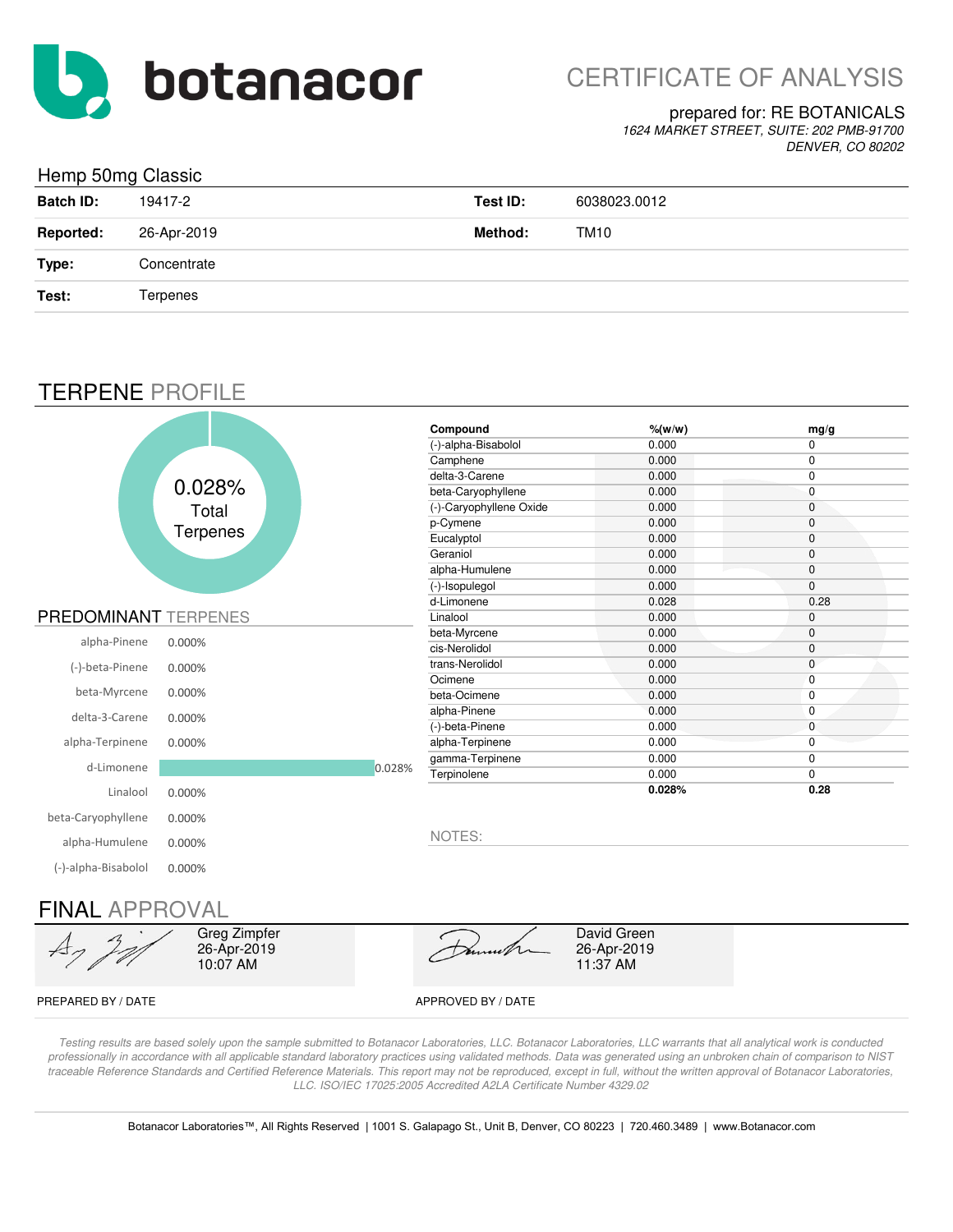

# RE BOTANICALS, INC.

| <b>Sample Name:</b>              | <b>HEMP 50 CLASSIC TINCTURE</b>                          | <b>Eurofins Sample:</b>  | 8440042                                                     |
|----------------------------------|----------------------------------------------------------|--------------------------|-------------------------------------------------------------|
| <b>Project ID</b>                | RE_BOTANIC-20190510-0005                                 | <b>Receipt Date</b>      | 10-May-2019                                                 |
| <b>PO Number</b>                 | <b>CVD</b>                                               | <b>Receipt Condition</b> | Ambient temperature                                         |
| <b>Lot Number</b>                | 19417-2                                                  | <b>Login Date</b>        | 10-May-2019                                                 |
| <b>Sample Serving Size</b>       |                                                          | <b>Date Started</b>      | 10-May-2019                                                 |
| <b>Analysis</b>                  |                                                          |                          | <b>Result</b>                                               |
| <b>Metals Analysis by ICP-MS</b> |                                                          |                          |                                                             |
| Arsenic                          |                                                          |                          | $< 0.196$ ppm                                               |
| Cadmium                          |                                                          |                          | <0.0490 ppm                                                 |
| Lead                             |                                                          |                          | <0.0490 ppm                                                 |
| Mercury                          |                                                          |                          | <0.0245 ppm                                                 |
|                                  | Multi-Residue Analysis for hemp products - 60+ compounds |                          |                                                             |
|                                  | Matrix Type - To Determine Limit of Quantification (LOQ) |                          | Spices - Botanicals - and other<br><b>Specialty Samples</b> |
| Abamectin                        |                                                          |                          | <0.05 mg/kg                                                 |
| Aldicarb                         |                                                          |                          | <0.05 mg/kg                                                 |
| Aldicarb sulfone (Aldoxycarb)    |                                                          |                          | <0.05 mg/kg                                                 |
| Aldicarb sulfoxide               |                                                          |                          | <0.05 mg/kg                                                 |
| Azoxystrobin                     |                                                          |                          | <0.05 mg/kg                                                 |
| Bifenazate                       |                                                          |                          | <0.05 mg/kg                                                 |
| Bifenthrin                       |                                                          |                          | <0.05 mg/kg                                                 |
| Carbaryl                         |                                                          |                          | <0.05 mg/kg                                                 |
| Carbofuran                       |                                                          |                          | <0.05 mg/kg                                                 |
| Carbofuran-3-hydroxy-            |                                                          |                          | <0.05 mg/kg                                                 |
| Chlorantraniliprole              |                                                          |                          | <0.05 mg/kg                                                 |
| Chlordane, cis-                  |                                                          |                          | <0.05 mg/kg                                                 |
| Chlordane, trans-                |                                                          |                          | <0.05 mg/kg                                                 |
| Chlorfenapyr                     |                                                          |                          | <0.05 mg/kg                                                 |
| Chlorpyrifos                     |                                                          |                          | <0.05 mg/kg                                                 |
| Coumaphos                        |                                                          |                          | <0.05 mg/kg                                                 |
| Cyfluthrin                       |                                                          |                          | <0.05 mg/kg                                                 |
| Cypermethrin                     |                                                          |                          | <0.05 mg/kg                                                 |
|                                  | Cyproconazole (2 diastereoisomers)                       |                          | <0.05 mg/kg                                                 |
| Cyprodinil                       |                                                          |                          | <0.05 mg/kg                                                 |
| Dichlorvos                       |                                                          |                          | <0.05 mg/kg                                                 |
| Diclobutrazol                    |                                                          |                          | <0.05 mg/kg                                                 |
| Dipropetryn                      |                                                          |                          | <0.05 mg/kg                                                 |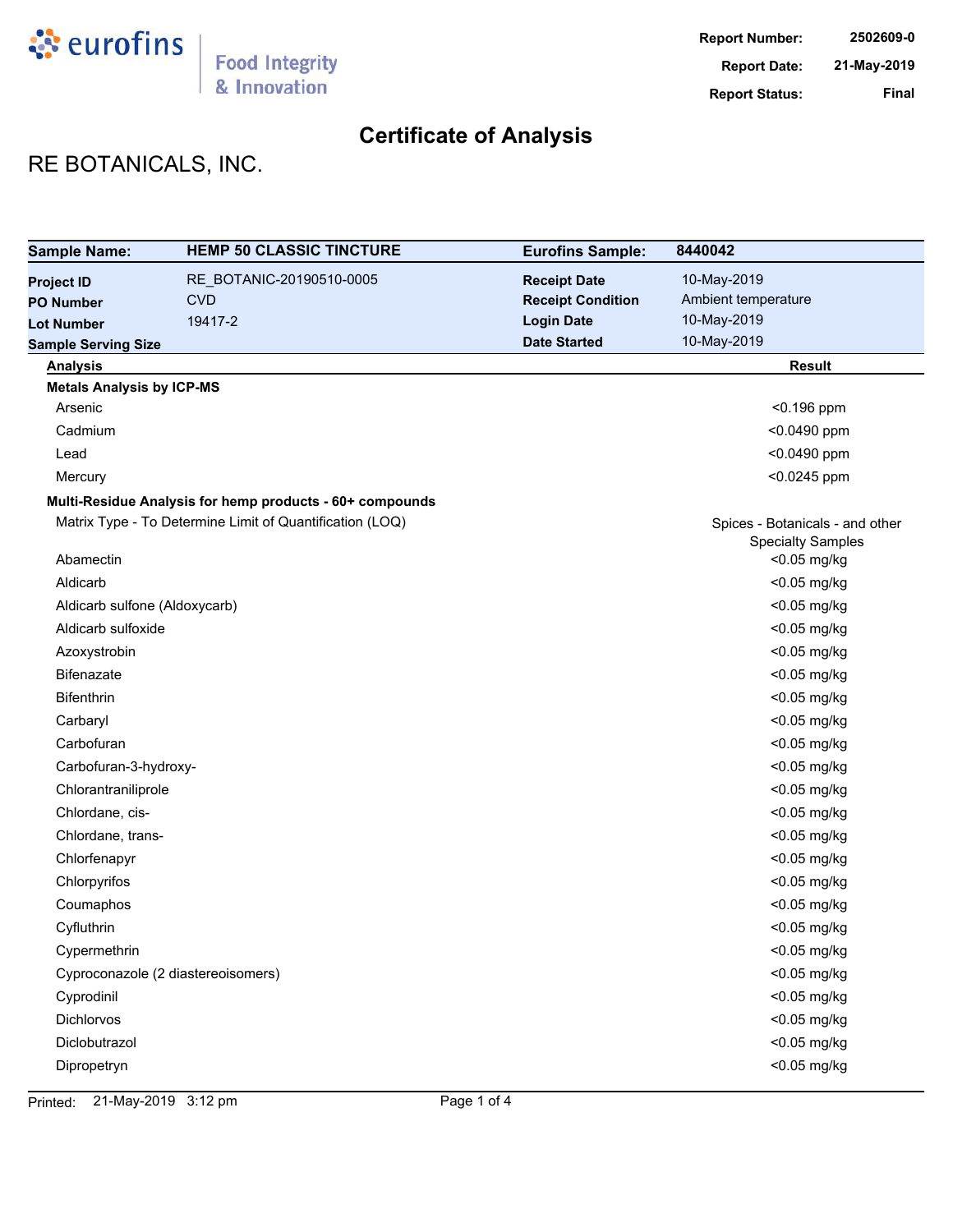

# RE BOTANICALS, INC.

| <b>Sample Name:</b>            | <b>HEMP 50 CLASSIC TINCTURE</b>                          | <b>Eurofins Sample:</b>  | 8440042             |
|--------------------------------|----------------------------------------------------------|--------------------------|---------------------|
| <b>Project ID</b>              | RE_BOTANIC-20190510-0005                                 | <b>Receipt Date</b>      | 10-May-2019         |
| <b>PO Number</b>               | <b>CVD</b>                                               | <b>Receipt Condition</b> | Ambient temperature |
| <b>Lot Number</b>              | 19417-2                                                  | <b>Login Date</b>        | 10-May-2019         |
| <b>Sample Serving Size</b>     |                                                          | <b>Date Started</b>      | 10-May-2019         |
| <b>Analysis</b>                |                                                          |                          | <b>Result</b>       |
|                                | Multi-Residue Analysis for hemp products - 60+ compounds |                          |                     |
| Disulfoton                     |                                                          |                          | <0.05 mg/kg         |
| Endosulfan I (alpha-isomer)    |                                                          |                          | <0.05 mg/kg         |
| Endosulfan II (beta-isomer)    |                                                          |                          | <0.05 mg/kg         |
| Endosulfan sulfate             |                                                          |                          | <0.05 mg/kg         |
| Epoxiconazole                  |                                                          |                          | <0.05 mg/kg         |
| Ethiofencarb                   |                                                          |                          | <0.05 mg/kg         |
| Etofenprox                     |                                                          |                          | <0.05 mg/kg         |
| Etoxazole                      |                                                          |                          | <0.05 mg/kg         |
| Fenoxycarb                     |                                                          |                          | <0.05 mg/kg         |
| Fenpropathrin                  |                                                          |                          | <0.05 mg/kg         |
|                                | Fenvalerate/Esfenvalerate (sum of isomers)               |                          | <0.05 mg/kg         |
| Fipronil                       |                                                          |                          | <0.05 mg/kg         |
| Fipronil desulfinyl            |                                                          |                          | <0.05 mg/kg         |
| Fipronil sulfone               |                                                          |                          | <0.05 mg/kg         |
| Imazalil                       |                                                          |                          | <0.05 mg/kg         |
| Imidacloprid                   |                                                          |                          | <0.05 mg/kg         |
| Malathion                      |                                                          |                          | <0.05 mg/kg         |
| Methiocarb                     |                                                          |                          | <0.05 mg/kg         |
| Methiocarb sulfone             |                                                          |                          | <0.05 mg/kg         |
| Methiocarb sulfoxide           |                                                          |                          | <0.05 mg/kg         |
| Methomyl                       |                                                          |                          | <0.05 mg/kg         |
| Metolachlor                    |                                                          |                          | <0.05 mg/kg         |
| Mevinphos (E- and Z-isomers)   |                                                          |                          | <0.05 mg/kg         |
| Myclobutanil                   |                                                          |                          | <0.05 mg/kg         |
| Naled (Dibrom)                 |                                                          |                          | <0.05 mg/kg         |
| Paclobutrazol                  |                                                          |                          | <0.05 mg/kg         |
| Permethrin (sum of isomers)    |                                                          |                          | <0.05 mg/kg         |
| Propoxur                       |                                                          |                          | <0.05 mg/kg         |
| Pyrethrum (total)              |                                                          |                          | <0.50 mg/kg         |
| Spinetoram (spinosyns J and L) |                                                          |                          | <0.05 mg/kg         |

Printed: 21-May-2019 3:12 pm Page 2 of 4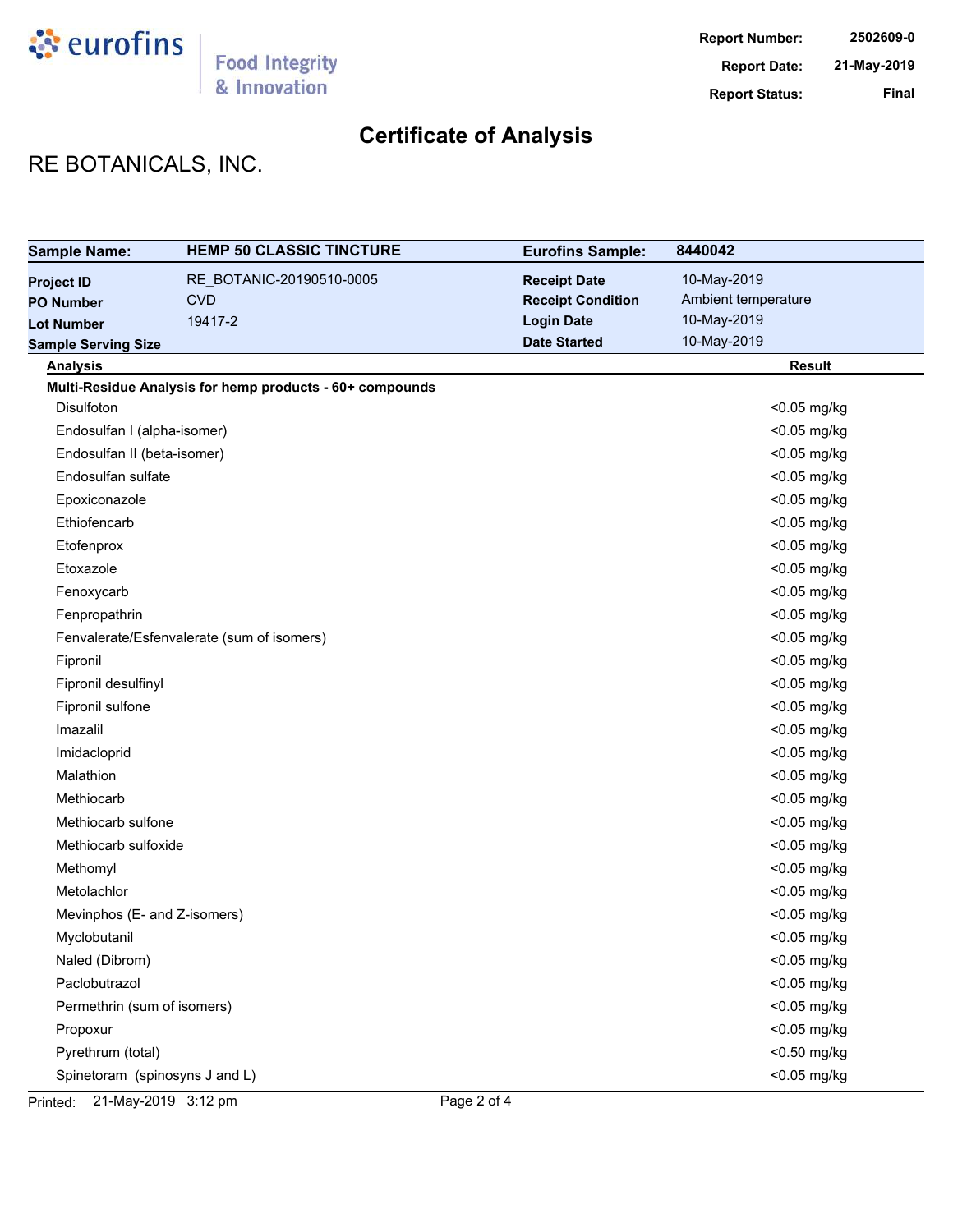

# RE BOTANICALS, INC.

| <b>Sample Name:</b>              | <b>HEMP 50 CLASSIC TINCTURE</b>                          | <b>Eurofins Sample:</b>  | 8440042             |
|----------------------------------|----------------------------------------------------------|--------------------------|---------------------|
| <b>Project ID</b>                | RE BOTANIC-20190510-0005                                 | <b>Receipt Date</b>      | 10-May-2019         |
| <b>PO Number</b>                 | <b>CVD</b>                                               | <b>Receipt Condition</b> | Ambient temperature |
| <b>Lot Number</b>                | 19417-2                                                  | <b>Login Date</b>        | 10-May-2019         |
| <b>Sample Serving Size</b>       |                                                          | <b>Date Started</b>      | 10-May-2019         |
| <b>Analysis</b>                  |                                                          |                          | <b>Result</b>       |
|                                  | Multi-Residue Analysis for hemp products - 60+ compounds |                          |                     |
| Spinosad (spinosyns A and D)     |                                                          |                          | $<$ 0.05 mg/kg      |
| Spirodiclofen                    |                                                          |                          | <0.05 mg/kg         |
| Spiromesifen                     |                                                          |                          | <0.05 mg/kg         |
| Spiromesifen enol                |                                                          |                          | $<$ 0.05 mg/kg      |
| Spirotetramat                    |                                                          |                          | $<$ 0.05 mg/kg      |
| Spiroxamine (2 diastereoisomers) |                                                          |                          | $<$ 0.05 mg/kg      |
| Tebuconazole                     |                                                          |                          | <0.05 mg/kg         |
| Thiabendazole                    |                                                          |                          | $<$ 0.05 mg/kg      |
| Thiabendazole-5-hydroxy-         |                                                          |                          | <0.05 mg/kg         |
| Thiacloprid                      |                                                          |                          | $<$ 0.05 mg/kg      |
| Trifloxystrobin                  |                                                          |                          | $<$ 0.05 mg/kg      |

### **Method References Testing Location**

#### **Metals Analysis by ICP-MS (ICP\_MS\_B\_S) Food Integrity Innovation-Boulder**

### Methods for the Determination of Metals in Environmental Standards - Supplement 1, EPA-600/R-94-111, May 1994.

"Determination of Metals and Trace Elements in Water and Wastes by Inductively Coupled Plasma-Mass Spectrometry", USEPA Method 200.8, Revision 5.1, EMMC Version.

#### Multi-Residue Analysis for hemp products - 60+ compounds (PEST\_HEMP) **Food Integ. Innovation-Greenfield**

*Official Methods of Analysis*, *AOAC Official Method 2007.01*, Pesticide Residues in Foods by Acetonitrile Extraction and Partitioning with Magnesium Sulfate, AOAC INTERNATIONAL (modified).

*CEN Standard Method EN 15662*: Food of plant origin - Determination of pesticide residues using GC-MS and/or LC-MS/

MS following acetonitrile extraction/partitioning and clean-up by dispersive SPE - QuEChERS method.

List of the tested pesticides and their limits of quantification (LOQs) are available upon request.